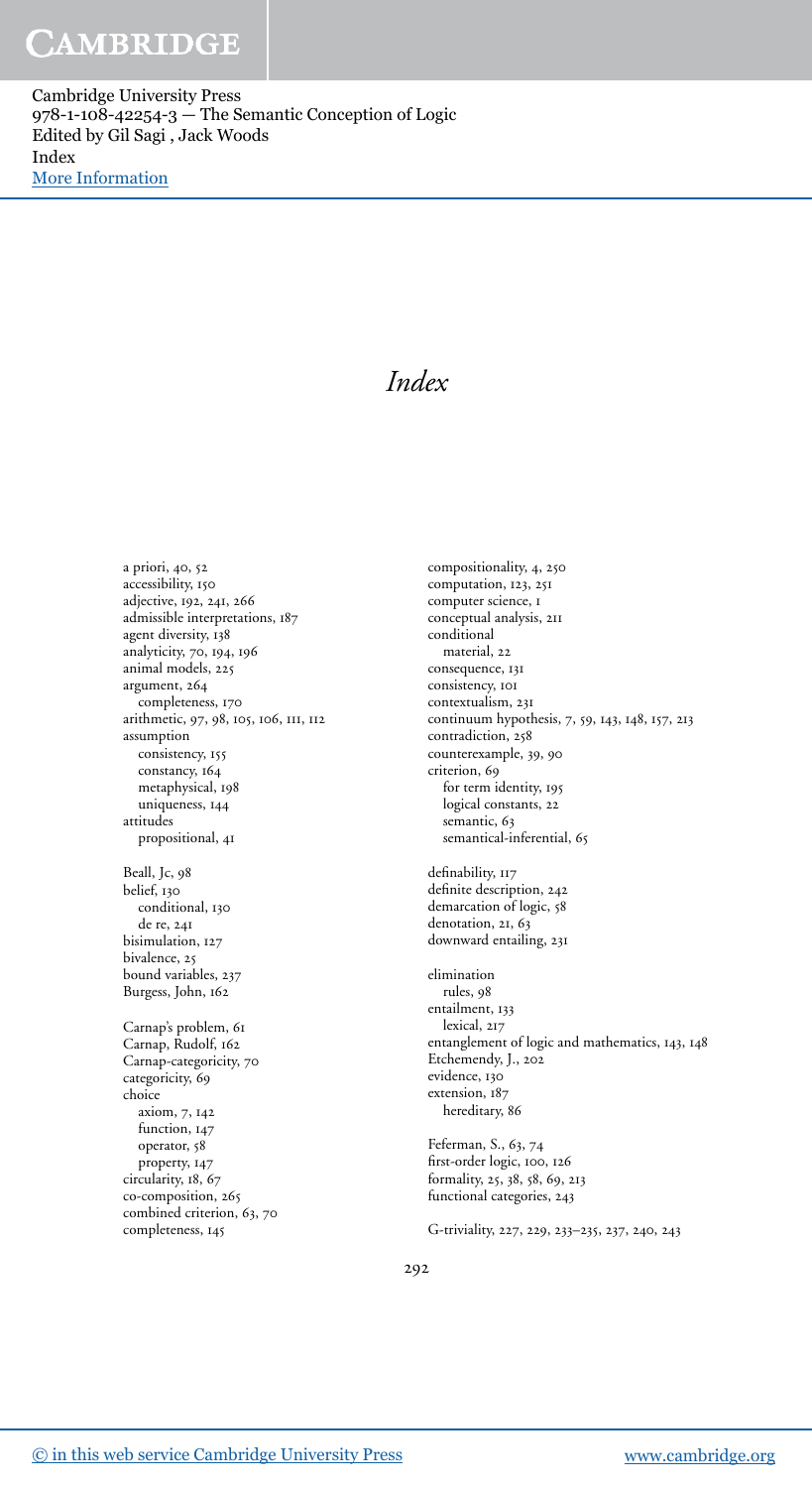## CAMBRIDGE

Cambridge University Press  $978-1-108-42254-3$  – The Semantic Conception of Logic Edited by Gil Sagi , Jack Woods Index [More Information](www.cambridge.org/9781108422543)

> Gómez-Torrente, M., Gajewski, J., 227, 249 Generalized Tarski Thesis, grammatical categories, grammaticality, 252

Henkin semantics, 7, 65 structures, 76 higher-order semantics, 146, 148 hyperintensionality, hypothesis, 230, 265 implicit definability, 61, 64 induction, 123 inference, 120, 121 rules, 63, 74, 261 inferential constraints, intensionality, 86, 240 interpolation, interpretational definition, 186, 205 intuitionist, 179 invariance, 37, 42, 53, 56, 117, 118, 120, 129, 132, 139 isomorphism, permutation, 107, 109, 221, 260 under inclusion-isomorphisms, 124

under isomorphism, 22, 25, 160

under models, 20 under permutations, L-triviality, 240, 249, 250, 253, 254, 258, 259, 261 large cardinals,  $143, 149$ Lindström, 23 linguistics, I logic dynamic, epistemic, modal, 127, 160 of logical truth, 108, 174 veridicality, 17 Logic of Logical Truth, 166 Logic of Truth by Logical Form, logical consequence, 3, 16, 20, 54-56, 178, 213, 217 constant, 60, 164, 178 constants, 21, 35, 44, 47, 137, 217, 240 form, 21, 49, 164, 231, 252 games, meaning, 272 necessity, 42, 52, 165 neutrality, 143, 156 notions, 3 truth, 42, 144, 160, 186, 194, 198, 204, 266 validity, 142

### *Index*

words, 57, 259 logicality, 16, 35, 58, 60, 70, 81, 85, 104, 110, 124, 247, 260 foundational perspective, linguistic perspective, 13, 29 pragmatist approach, Logically universal, 164 Łos-Tarski, mathematics, **1** 

meaning postulates, 221 meaning shift, metaphysical necessity, 189 modal force, 25 Modal Propositional Logic, modality, 108 model, 19, 20, 28, 43, 143, 158, 199, 210, 223 model theory, 1, 35, 210 model-theoretic language, 216, 224 *modus ponens*, Mostowski, A., Murzi, J., muskens frames,

natural language, 125, 194, 216 necessitation, 173 necessity, 213 negative polarity items, normative, 41

operator, 42, 93, 184, 267 overgeneration argument, 143 overgeneration problem,

PA, 98, 105, 111 paradox, 97-99, 104 plural quantification, pluralism, 163, 211, 214 pragmatic characterization, 53 predicate, 102, 112 preservation theorem, 133

quantifier, 64, 72, 223, 225 generalized, quasi-apriori, Quine, W.V.,

rationality, reference, 217

S<sub>4</sub>, 17<sub>1</sub> axioms,